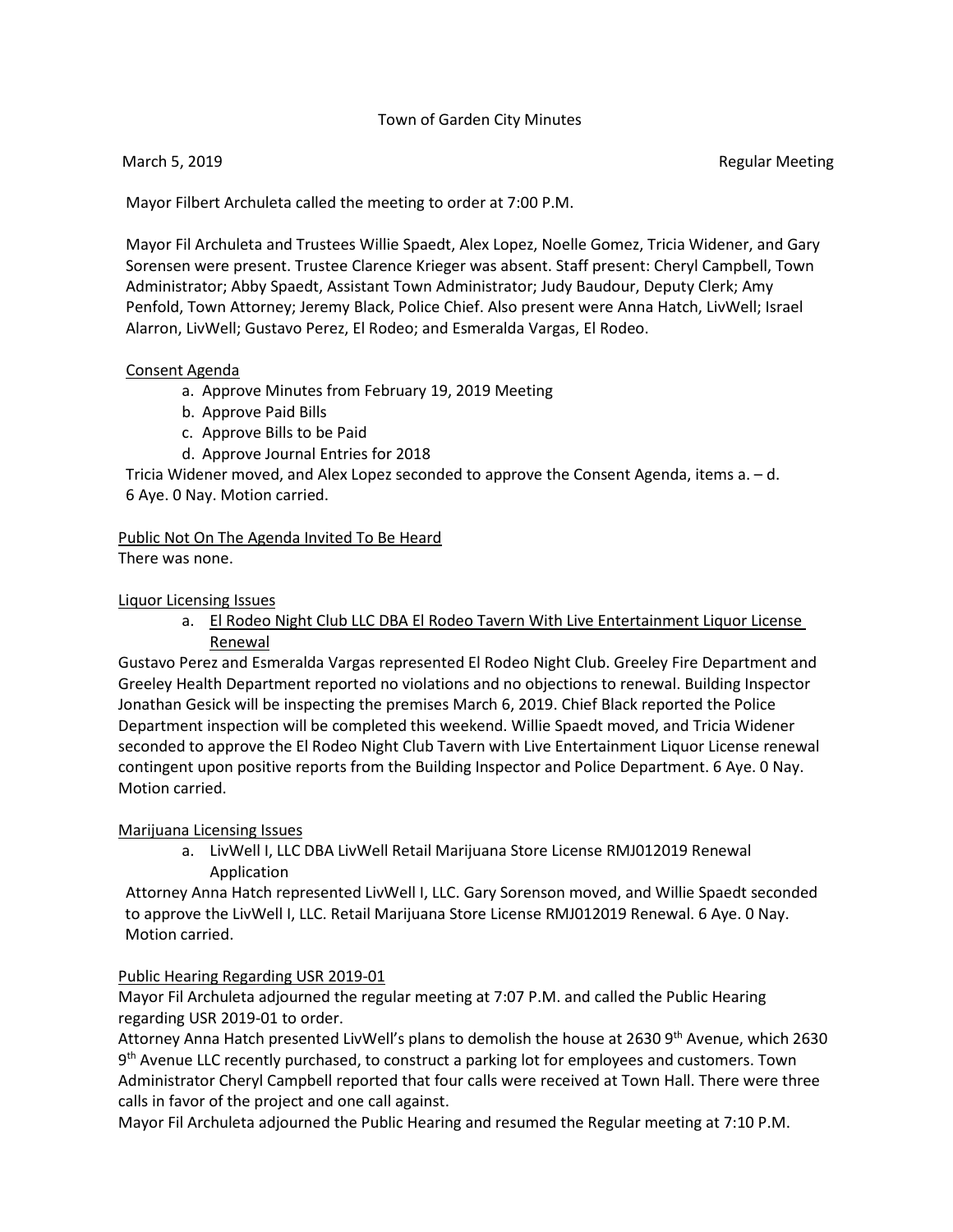# USR 2019-01

Tricia Widener moved, and Willie Spaedt seconded to direct the Town Attorney to prepare an Order and Resolution granting approval of the application for a Use by Special Review for 2630 9th Avenue with the following conditions:

- 1. A copy of the demolition permit from the Colorado Department of Public Health & Environment shall be provided.
- 2. A copy of the drainage plan prepared by an engineer shall be provided.
- 3. 2630  $9<sup>th</sup>$  Avenue LLC shall rededicate to the Town 4 feet on the western portion of the property on 9<sup>th</sup> Avenue, which is currently in the Town's road way.
- 4. The Use by Special Review may be reviewed by the Board of Trustees annually.
- 6 Aye. 0 Nay. Motion carried.

### Consider Wells Fargo Savings Account Closure

Willie Spaedt moved, and Alex Lopez seconded to close the Wells Fargo Savings account and move the \$254,465.72 balance to Stiffel Nicolaus. 6 Aye. 0 Nay. Motion carried.

### Discussion Regarding Reflective Paint On The Crosswalks

Cheryl Campbell reported on the discussion with JC York of J&T Consultants regarding the reflective paint on the crosswalks. The crosswalks are painted with the highest reflective paint available. Regular cleaning of the crosswalks is required to maintain maximum visibility. The Board asked for suggestions to make the crosswalks safer. Staff will research the issue. Chief Black will research the use of a red signal light in place of the amber light.

### Consider Weld County Referral SPR19-0002

Gary Sorensen moved, and Willie Spaedt seconded to answer "no conflicts with our interests" to Weld County Referral SPR19-0002. 6 Aye. 0 Nay. Motion carried.

### Approve Engagement Letter From ACM, LLP For 2018 Audit

Alex Lopez moved, and Willie Spaedt seconded to approve the Engagement Letter from ACM, LLP for 2018 Audit in the amount of \$10,100.00. 6 Aye. 0 Nay. Motion carried.

### Consider Scrapped Bollard Heads Donation to Advanced Auto Pro's

Gary Sorensen moved, and Willie Spaedt seconded to donate the two scrapped bollard heads to Advanced Auto Pro's. 6 Aye. 0 Nay. Motion carried.

### Attorney's Report

Attorney Amy Penfold provided a Memo regarding the Gift Ban Increase for 2019.

### Police Chief's Reports

Chief Black reported one of the Town's Police vehicles was damaged in an incident over the weekend. The car is being repaired. Officers Torres and Johnson were involved but were not hurt. One Reserve Officer has been hired and a second Officer is going through the background process.

### Other Board Issues

Gary Sorenson stated how nice the flag poles look. Kudos to Abby and Steven for a job well done. One obsolete item bid was received. A motion to donate the remaining items to Women's Place and/ or Habitat For Humanity will be on the Agenda for the March 19, 2019 meeting. We will need volunteers to help fill Easter eggs. The Newsletter will provide information about the

upcoming events including the Easter Egg Hunt on April 13, 2019.